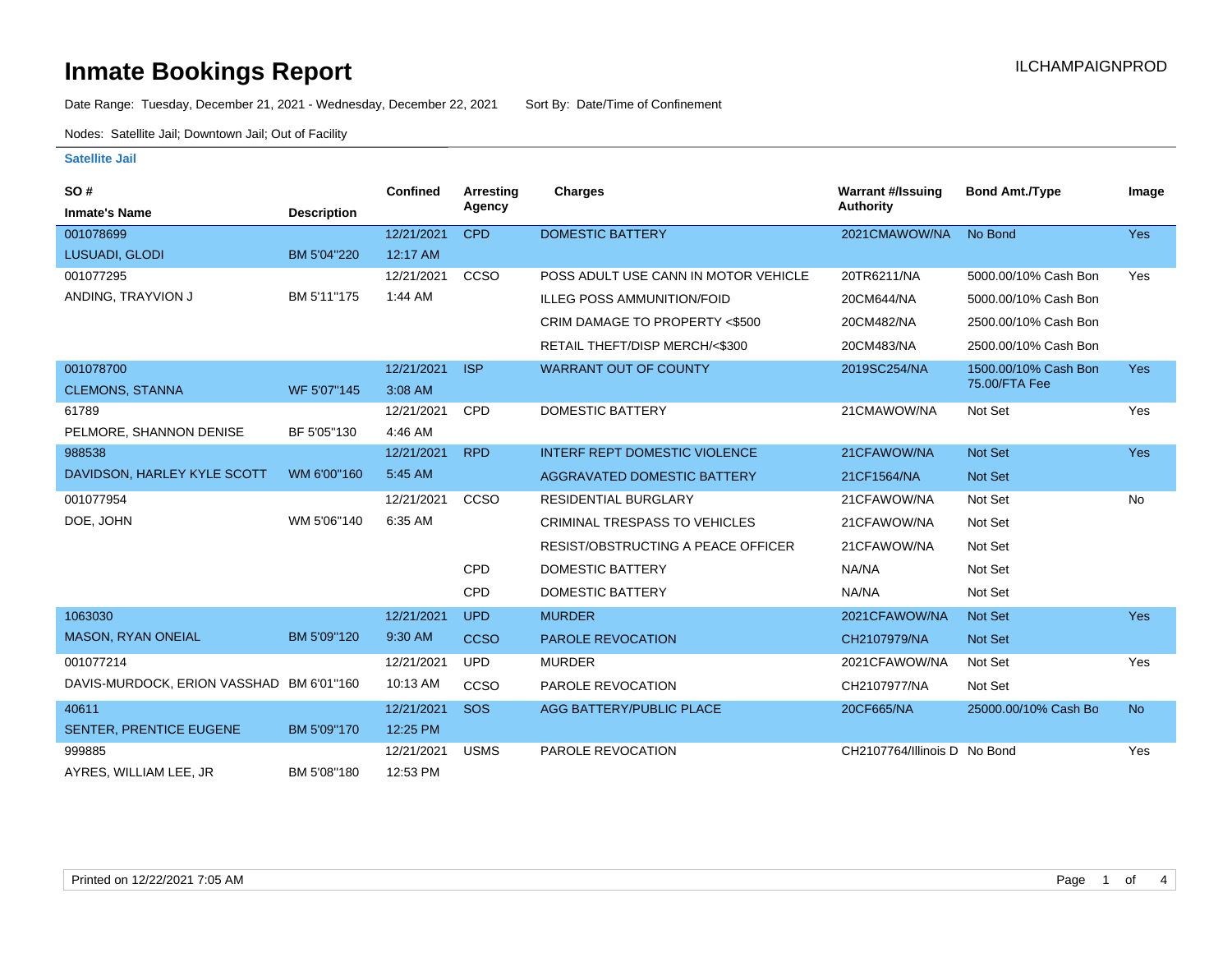# **Inmate Bookings Report Installation Control Control Control Control Control Control Control Control Control Control Control Control Control Control Control Control Control Control Control Control Control Control Control**

Date Range: Tuesday, December 21, 2021 - Wednesday, December 22, 2021 Sort By: Date/Time of Confinement

Nodes: Satellite Jail; Downtown Jail; Out of Facility

#### **Satellite Jail**

| <b>SO#</b>                               |                    | Confined   | <b>Arresting</b> | <b>Charges</b>                            | <b>Warrant #/Issuing</b>  | <b>Bond Amt./Type</b>                  | Image      |
|------------------------------------------|--------------------|------------|------------------|-------------------------------------------|---------------------------|----------------------------------------|------------|
| <b>Inmate's Name</b>                     | <b>Description</b> |            | Agency           |                                           | <b>Authority</b>          |                                        |            |
| 54212                                    |                    | 12/21/2021 | <b>CCSO</b>      | UNLAWFUL USE OF A WEAPON                  | 2021CFAWOW/NA             | Not Set                                | <b>Yes</b> |
| <b>WHITLOCK, GEORGE ABRAM</b>            | WM 6'00"160        | 1:20 PM    |                  | POSSESSION OF STOLEN FIREARM              | 2021CFAWOW/NA             | Not Set                                |            |
|                                          |                    |            |                  | RECEIVE/POSS/SELL STOLEN VEH              |                           | 2021CF669/JUDGE   10000.00/10% Cash Bo |            |
|                                          |                    |            |                  | <b>VIOLATE ORDER PROTECTION</b>           |                           | 2021CM391/JUDGE 1000.00/10% Cash Bon   |            |
|                                          |                    |            |                  | OBSTRUCT JUST/DESTROY EVIDENCE            |                           | 2021CF1223/JUDGE 10000.00/10% Cash Bo  |            |
|                                          |                    |            |                  | POSSESSING A CONTROLLED SUBSTANCE         | 2021CFAWOW/NA             | No Bond                                |            |
|                                          |                    |            |                  | <b>THEFT</b>                              | 2021CFAWOW/NA             | <b>Not Set</b>                         |            |
| 1068812                                  |                    | 12/21/2021 | <b>CPD</b>       | FELON POSS/USE FIREARM PRIOR              | 21CFAWOW/NA               | Not Set                                | Yes        |
| BRYANT, DANNY EUGENE                     | BM 5'05"195        | 1:50 PM    |                  | AGG DISCHARGE FIREARM/OCC VEH             | 2021CF741/VERMILI Not Set |                                        |            |
| 001077485                                |                    | 12/21/2021 | <b>CCSO</b>      | LEAVING THE SCENE INVOLV VEHICLE          | 2021TR5305/NA             | 1500.00/10% Cash Bon                   | <b>No</b>  |
| <b>COLBERT, ARIEANA FELICIA</b>          | WF 5'01"150        | 2:08 PM    |                  | MURDER/INTENT TO KILL/INJURE              | 2021CF1282/NA             | 1000000.00/10% Cash                    |            |
| 1074169                                  |                    | 12/21/2021 | CCSO             | AGGRAVATED DOMESTIC BATTERY               | 2021CFAWOW/NA             | Not Set                                | Yes        |
| PANZER, IAN RICHARD                      | WM 5'07"170        | 2:24 PM    |                  | INTERF REPT DOMESTIC VIOLENCE             | 2021CFAWOW/NA             | Not Set                                |            |
| 001078705                                |                    | 12/21/2021 | <b>CCSO</b>      | OBSTRUCT JUST/DESTROY EVIDENCE            |                           | 2021CF1283/JUDGE 100000.00/10% Cash B  | <b>Yes</b> |
| <b>HAYES, QUINCY AARON</b>               | BM 6'01"180        | 2:31 PM    |                  |                                           |                           |                                        |            |
| 001078685                                |                    | 12/21/2021 | SOS              | AID/ABET/POSS/SELL STOLEN VEH             | 2021CFAWOW/NA             | Not Set                                | Yes        |
| HATHORN, MELVIN NATHANIEL                | BM 6'01"170        | 4:27 PM    |                  |                                           |                           |                                        |            |
| 001078706                                |                    | 12/21/2021 | <b>CPD</b>       | CRIMINAL DAMAGE/\$10K-100K                | 2021CFAWOW/NA             | Not Set                                | <b>Yes</b> |
| <b>HAMPTON, STAR DORIS</b>               | BF 5'04"150        | 6:04 PM    |                  | AGG BATTERY/GREAT BODILY HARM             | 2021CFAWOW/NA             | <b>Not Set</b>                         |            |
|                                          |                    |            |                  | <b>AGG BATTERY/PEACE OFFICER</b>          | 2021CFAWOW/NA             | <b>Not Set</b>                         |            |
|                                          |                    |            |                  | CAUSE CHILD TO BE ENDANGERED              | 2021CFAWOW/NA             | <b>Not Set</b>                         |            |
|                                          |                    |            |                  | <b>RESIST/OBSTRUCTING A PEACE OFFICER</b> | 2021CFAWOW/NA             | <b>Not Set</b>                         |            |
| 1066241                                  |                    | 12/21/2021 | <b>UPD</b>       | DOMESTIC BATTERY                          | 21CMAWOW/NA               | Not Set                                | Yes        |
| GARDNER, LEON LARNELL                    | BM 5'08"280        | 9:20 PM    |                  |                                           |                           |                                        |            |
| 001078707                                |                    | 12/21/2021 | <b>RPD</b>       | UNLWFL POSS HANDGUN/DEL/<21               | 21CFAWOW/NA               | Not Set                                | Yes        |
| <b>STATON, TYLER CADE</b>                | WM 6'04"190        | 10:07 PM   |                  |                                           |                           |                                        |            |
| 65920                                    |                    | 12/21/2021 | CPD              | ARMED ROBBERY/ARMED W/FIREARM             | 2021CF1543/DILL           | 100000.00/10% Cash B                   | Yes        |
| TAPSCOTT, CORNELIUS MONDRELI BM 6'03"225 |                    | 10:57 PM   |                  |                                           |                           |                                        |            |

Printed on 12/22/2021 7:05 AM Page 2 of 4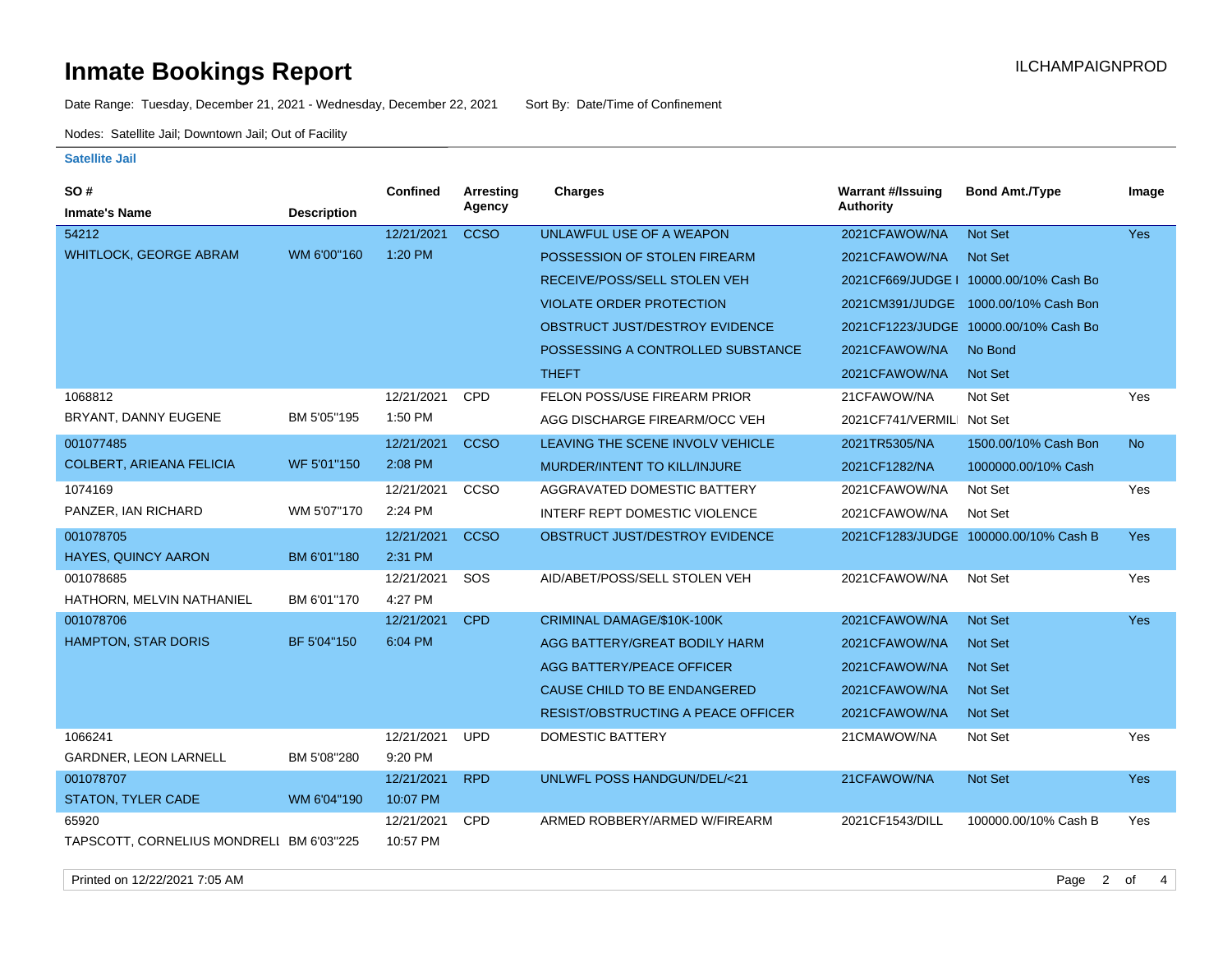# **Inmate Bookings Report Inmate Bookings Report**

Date Range: Tuesday, December 21, 2021 - Wednesday, December 22, 2021 Sort By: Date/Time of Confinement

Nodes: Satellite Jail; Downtown Jail; Out of Facility

#### **Satellite Jail**

| SO#                           |                    | <b>Confined</b> | Arresting   | Charges                      | Warrant #/Issuing | <b>Bond Amt./Type</b>  | Image     |
|-------------------------------|--------------------|-----------------|-------------|------------------------------|-------------------|------------------------|-----------|
| <b>Inmate's Name</b>          | <b>Description</b> |                 | Agency      |                              | Authority         |                        |           |
| 001078702                     |                    | 12/21/2021      | <b>UIPD</b> | MURDER/INTENT TO KILL/INJURE | 2021CFAWOW/NA     | Not Set                | <b>No</b> |
| ALSTON, KAREASHA QUAY-YONNA   | BF 5'06"120        | $11:18$ PM      |             | CRIM DMG TO PROP \$500-10K   | 2021CFAWOW/NA     | Not Set                |           |
| 001078708                     |                    | 12/22/2021      | <b>ISP</b>  | DRVG UNDER INFLU OF ALCOHOL  | 2021DTAWOW/NA     | 1000.00/License and Ca | Yes       |
| DECKER, JARED CHRISTOPHER     | WM 5'11"160        | 2:35 AM         |             | DRVG UNDER INFLU/BAC 0.08    | 2021DTAWOW/NA     | Not Set                |           |
|                               |                    |                 |             | DISREGARD STOP SIGN          | 2021TRAWOW/NA     | Not Set                |           |
| 1024110                       |                    | 12/22/2021      | <b>RPD</b>  | <b>DOMESTIC BATTERY</b>      | 2021CMAWOW/NA     | Not Set                | Yes       |
| <b>ENCINIA, MERCEDES LYNN</b> | WF 5'03"135        | $4:04$ AM       |             |                              |                   |                        |           |
| 001078703                     |                    | 12/22/2021      | <b>UPD</b>  | MURDER/INTENT TO KILL/INJURE | 2021CFAWOW/NA     | Not Set                | Yes       |
| JOHN, SHAMIQUH                | BF 5'00"161        | 6:41 AM         |             |                              |                   |                        |           |

**Total Satellite . 24**